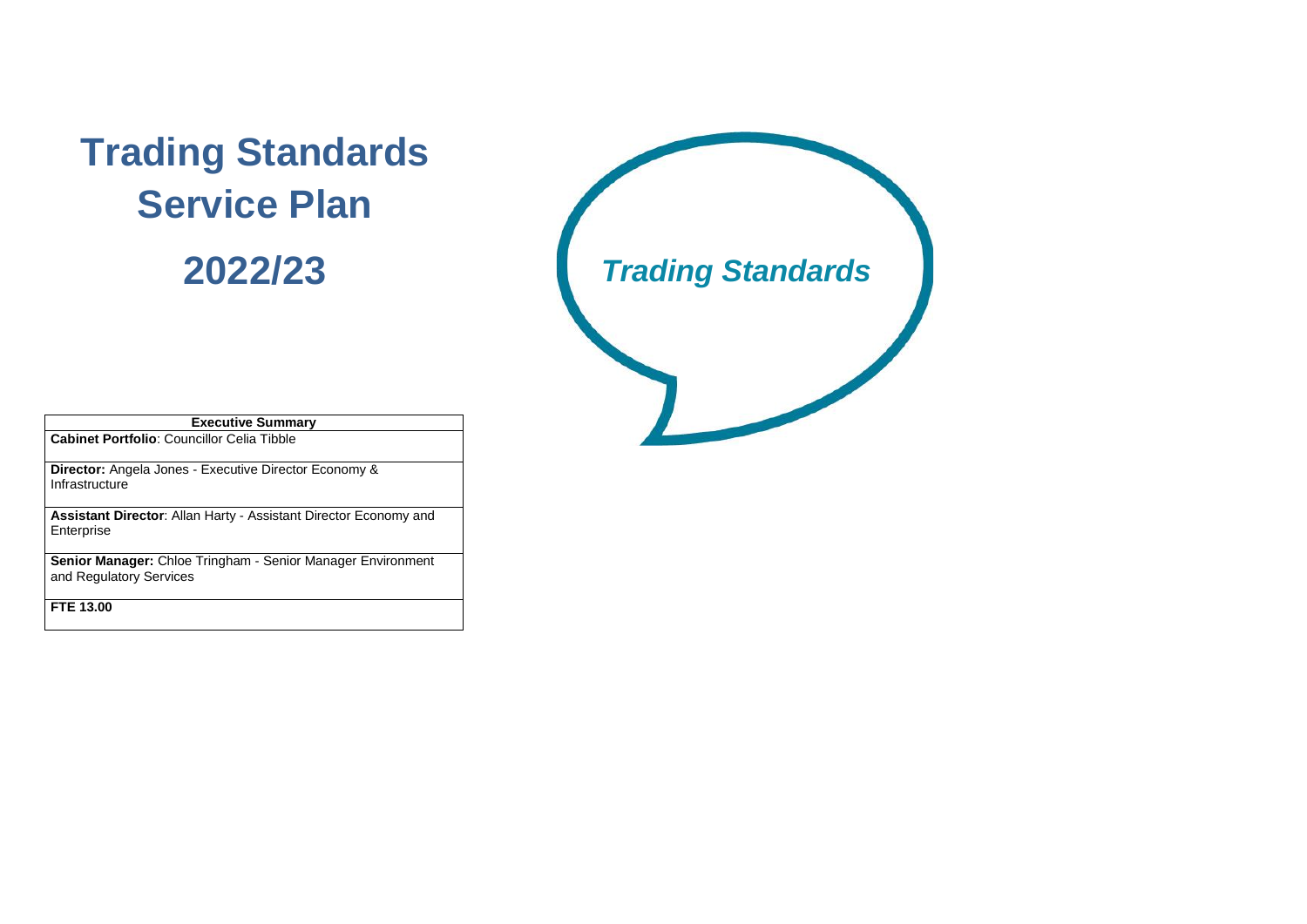#### **Section B: Description of the Service (s) Trading Standards**

The role of Regulatory Services is to protect the public and the environment whilst promoting sustainable economic growth. The Service comprises a broad range of services and functions bringing many of the Council's regulatory services into a single service area. Services include Trading Standards. The role of the Trading Standards is to promote a fair, healthy and safe trading environment in Cumbria by ensuring compliance with regulatory legislation, protecting consumers and supporting local businesses. Trading Standards has a statutory responsibility to enforce regulatory legislation aimed at protecting consumers, particularly the most vulnerable and preventing businesses from engaging in unfair, illegal or unsafe practices.

#### 13 permanent posts based across 4 sites

The aims of Cumbria County Council's **Trading Standards team** are to:

- Roque Trading Protect consumers and businesses from the adverse effects of roque trading. To work with partner agencies and investigate all incidents of Doorstep Crime
- **Public Health** Disrupt the supply of illicit tobacco and alcohol. Restrict the supply of unsafe and mis-described food.
- **Supporting Businesses** Provide a fair and equitable trading environment for Cumbrian businesses to thrive and grow. To encourage businesses to become members of the Primary Authority Scheme.
- **Public Protection** Restrict the supply of unsafe goods to Cumbrian residents. Identify unsafe goods and remove from the market place. Ensure explosives stores and premises storing petroleum are doing so safely through licensing and inspection. Ensure the seven major Cumbrian sports grounds are operated in such a manner that guarantees spectator safety
- **Animal Health/Disease Control** Protect the farming and tourism industry from disease outbreak such as Foot and Mouth/Avian Influenza in farm animals. Protect the welfare of animals at farms, markets and during transport.
- Compliance Visits Pro-active intelligence lead market surveillance work to ensure legal requirements are met and consumers are able to shop with confidence. Deliver our statutory duties under the Food and Feed plan.
- Enterprise A minimum of 10% of the Trading Standards budget is generated from charging Cumbrian businesses for \* assured advice, and funded visits to check the integrity of the food chain.
- Innovation We are a key partner in a recently developed partnership "Better Business For All" with district councils, HMRC and Local Enterprise Partnership providing Webinars on legislation changes to existing and new businesse.
- Efficiency Digitise explosives and petroleum licensing process to enable businesses to complete applications and payments online which will save time and money.

**Section C: How do we link with other teams, services, partners?**

#### **Section A: Strategic Objectives**

#### **Economy and Infrastructure Objectives:**

#### **Decarbonisation and Climate Change**

- Ensuring the safe storage and sale of potentially unsafe or hazardous materials such as petroleum and explosives.
- Ensuring environmental claims (e.g. those made during the marketing of products) are accurate and not misleading

#### **Place and Economy**

- Supporting businesses through the provision of advice and reducing regulatory burdens.
- Tackling unfair practices which distort the market place to ensure a level playing field, for example the sale of counterfeit goods or the use of illegal trading practices to gain advantage over the business'
- competition.
- Working with partners (e.g. other regulatory services) to provide a holistic approach to business support services and regulation.
- Providing specific business support services such as testing and certificating weighing and measuring equipment.
- Enabling good businesses to distinguish themselves through business approval schemes.
- Supporting businesses to deal appropriately with incidents (e.g. failure to comply with regulatory controls) and regulatory challenge

#### **Enterprise, Innovation and Efficiency**

\*Assured advice – advice to business that is recognised nationally by all Trading Standards Departments.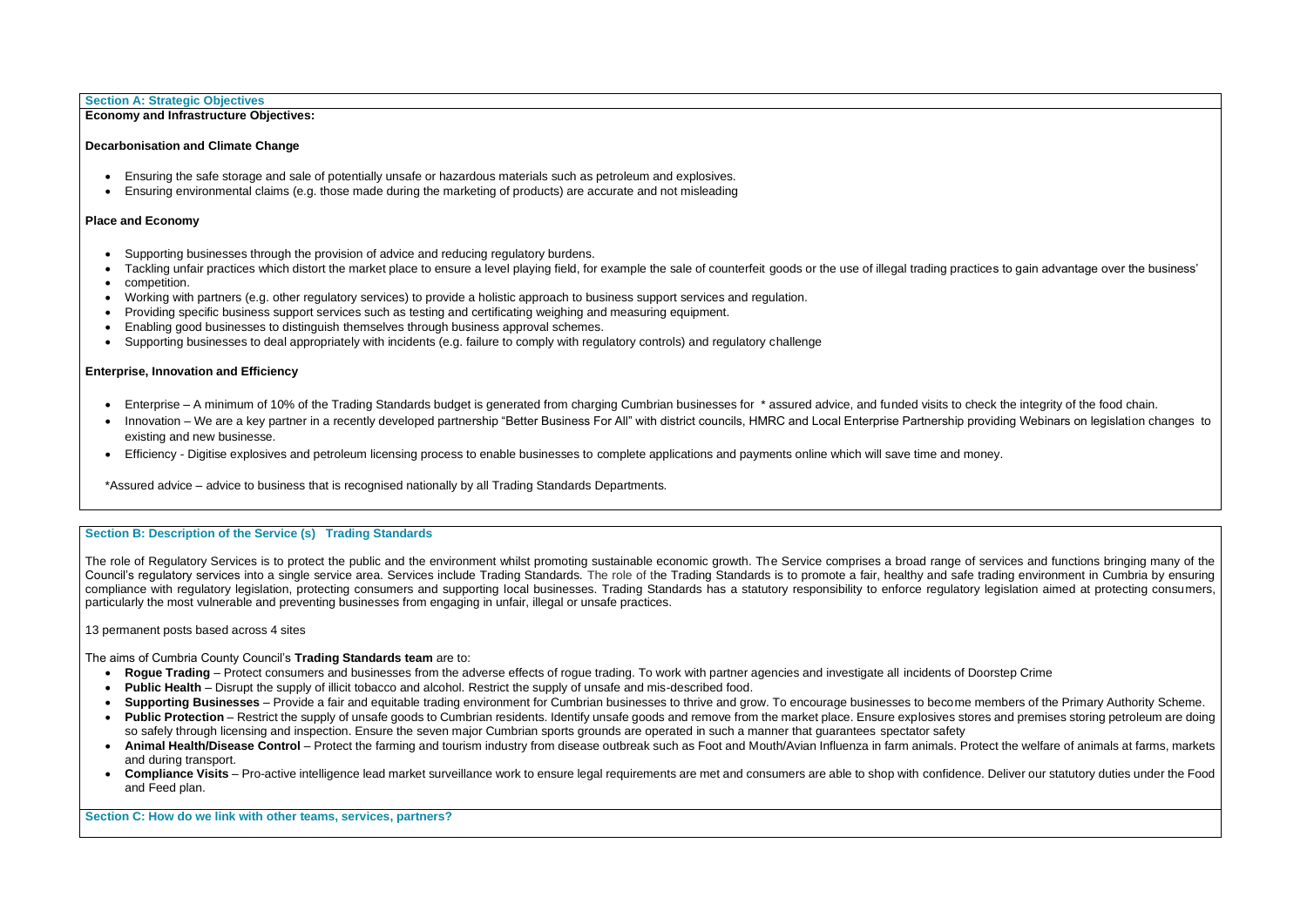### **Partnerships:**

The front line consumer advice service for Trading Standards is provided by Citizens Advice. This is a national system and not a local decision. Contact to TS is through a 'triage' system whereby Citizens Advice will provi advice and then send the information of criminal breaches through to TS. The information collected by Citizens Advice is crucial for trends and intelligence purposes and helps us to target and frame our local, regional and priorities

Internal partnerships with Cumbria Safeguarding Adults Board, NTS ( Scams) , Public Health (Food, Smoking cessation and product safety), Fire and Rescue (Explosives premises, Safety at Sports Grounds), Resilience (Animal Disease Contingency plans) being the main areas

A working relationship with all other Trading Standards services nationally and an especially close relationship and shared agenda with services in the North West region. Works in a formal partnership known as TSNW (Trading Standards North West)

A close working relation ship withRSPCA, DERFA, in particular APHA – Animal disease and welfare

A good working relationship with Cumbria's District Councils particularly Environmental Health services.

A long established relationship with DVSA – Unroadworthy vehicles

A recently developed relationship with the Immigration service

A close, growing and very effective partnership with Cumbria Police, with specific focus currently on cyber-crime, illicit tobacco, anti social behaviour and the theft of farm animals.

An innovative partnership with Business Approval Register to provide a trader approval scheme

A recently developed partnership "Better Business For All" with district councils, HMRC and Local Enterprise Partnership providing Webinars on legislation changes to existing and new businesses.

#### **Section D: How the Service meets Council Plan Outcomes**

**People in Cumbria are healthy and safe** - being healthy and safe is the foundation for wellbeing and pursuing aspirations. **The economy in Cumbria is growing and benefits everyone** - it means that everybody should have the opportunity to secure a good job and businesses across Cumbria can be successful. The county needs to attract investment to create new and good quality business and employment opportunities, as well as new homes.

#### **Outcome & New Way of Working 1: Working together - Working with partner organisations and communities to achieve shared aspirations**

We will:

- Work with the district councils, and the community and voluntary sector to increase re-use and recycling of collected waste materials (waste prevention)
- Actively promote waste prevention to reduce waste and maximise resources
- Contribute to the Joint Public Health Strategy Implementation Plan waste prevention and carbon reduction.

#### **Outcome & New Way of Working 2: Enterprise & Efficiency - Explore new ways to deliver services and maximise our resources**

#### We will:

- Support businesses through the provision of advice and reducing regulatory burdens.
- Tackling unfair practices which distort the market place to ensure a level playing field

#### **Decarbonisation and Climate Change**

- Ensuring the safe storage and sale of potentially unsafe or hazardous materials such as petroleum and explosives.
- Ensuring environmental claims (e.g. those made during the marketing of products) are accurate and not misleading

#### **Place and Economy**

- Supporting businesses through the provision of advice and reducing regulatory burdens.
- Tackling unfair practices which distort the market place to ensure a level playing field, for example the sale of counterfeit goods or the use of illegal trading practices to gain advantage over the business'
- competition.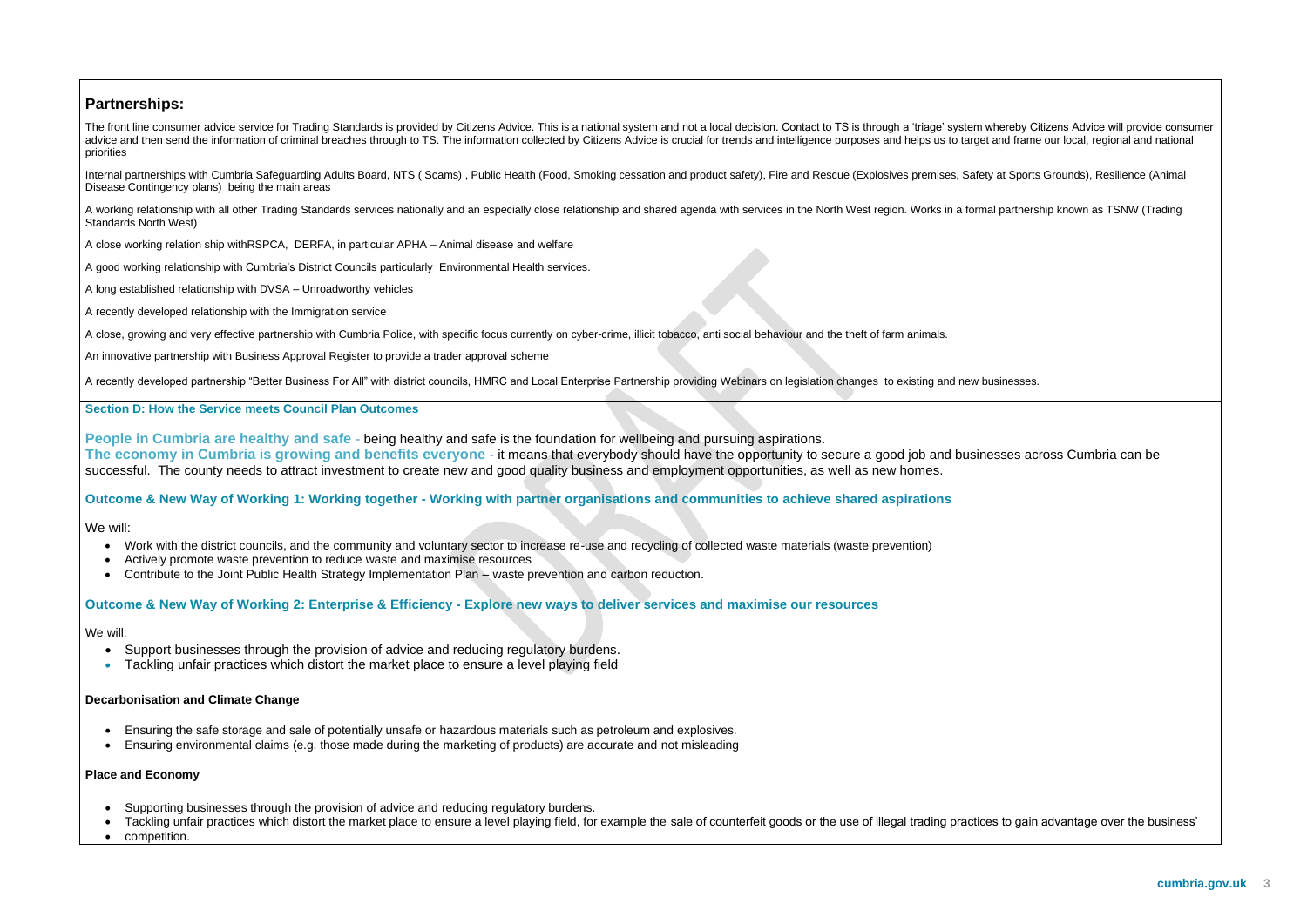- Working with partners (e.g. other regulatory services) to provide a holistic approach to business support services and regulation.
- Providing specific business support services such as testing and certificating weighing and measuring equipment.
- Enabling good businesses to distinguish themselves through business approval schemes.
- Supporting businesses to deal appropriately with incidents (e.g. failure to comply with regulatory controls) and regulatory challenge

#### **Enterprise, Innovation and Efficiency**

- Enterprise A minimum of 10% of the Trading Standards budget is generated from charging Cumbrian businesses for \*assured advice, and funded visits to check the integrity of the food chain.
- Innovation We are a key partner in a recently developed partnership "Better Business For All" with district councils, HMRC and Local Enterprise Partnership providing Webinars on legislation changes to existing and new businesse.
- Efficiency Digitise explosives and petroleum licensing process to enable businesses to complete applications and payments online which will save time and money.

\*Assured advice – advice to business that is recognised nationally by all Trading Standards Departments.

#### **Section F: Key Service Deliverables, Key Performance Indicators (with targets), and Projects and Activities (with due delivery dates).**

**Target Delivery Date 2021/22**

od and feed plan

nt projects

dia and Doorstep Crime

to inform Cumbrian residents

Increased income from Partnerships March 2023

Appropriate controls are in place Sports Ground safety **Congoing** 

| <b>Key Service Deliverables for 2022/23</b>                                                                                            | <b>Key Performance Indicators or Measures</b>                                     | <b>Target</b><br>2022/23                                                 | <b>Projects and Activities 2022/23</b>                        |  |
|----------------------------------------------------------------------------------------------------------------------------------------|-----------------------------------------------------------------------------------|--------------------------------------------------------------------------|---------------------------------------------------------------|--|
| 1. Trading Standards will promote a fair, healthy<br>and safe trading environment to protect<br>consumers and support local businesses | Meet the objectives of the Food and Feed plan                                     | Inspection of<br>100% of High<br><b>Risk premises</b>                    | Deliver our statutory duties under the foo                    |  |
|                                                                                                                                        | Public Health of Cumbrian residents protected                                     | £50k of Illicit<br>products<br>removed from<br>sale                      | Deliver public health focused enforcemer<br><b>March 2023</b> |  |
|                                                                                                                                        | Residents protected from scams and unsafe trading<br>practices                    | £300k of Money<br>Saved from<br>scams                                    | Focus enforcement activity on Social Me<br>March 2023         |  |
|                                                                                                                                        | Informed consumers in Cumbria                                                     | 5k direct social<br>media<br>hits/interactions                           | Continue to use Social media platforms t                      |  |
| 2. Trading Standards will promote a fair, healthy<br>and safe trading environment to protect<br>consumers and support local businesses | Grow our income so that Trading Standards becomes<br>more financially sustainable | 10% of budget<br>generated as<br>income                                  | Increased income from Primary Authority                       |  |
| 3. Trading Standards will promote a fair, healthy<br>and safe trading environment to protect<br>consumers and support local businesses | Fulfil our statutory role in relations to Sports Ground<br>Safety                 | All Sports<br>Grounds and<br><b>Stands</b><br>requiring<br>licensing are | Appropriate controls are in place to licen                    |  |

**County Counci** 

March 2023

March 2023

March 2023

March 2023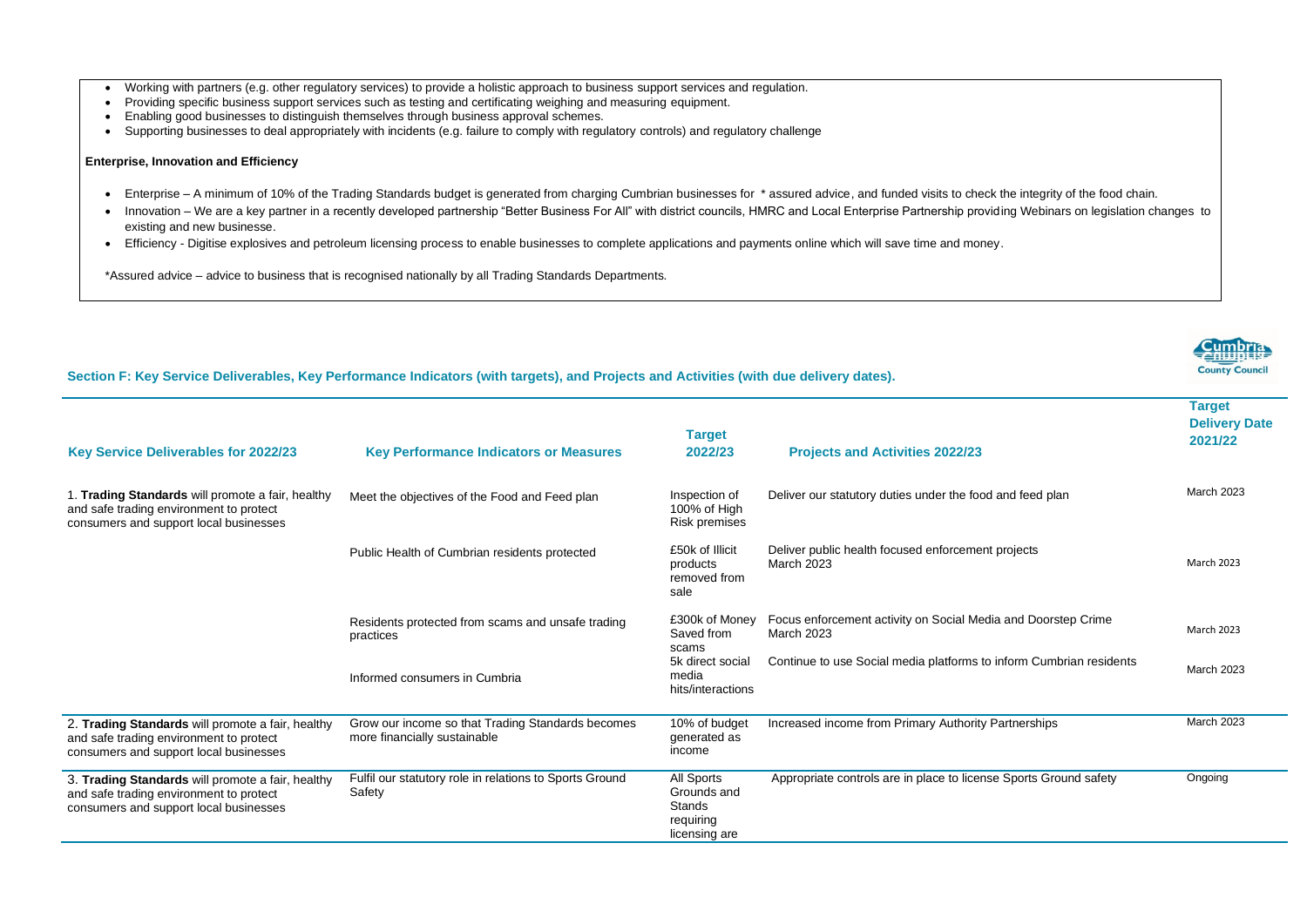inspected and licensed annually

- Digitise explosives and petroleum licensing process to enable businesses to complete applications and payments online.
- Increase use of social media platforms to keep Cumbrian consumers/businesses infromed
- Finalise review of quality system and implement changes as appropriate
- Undertake database improvements and better profiling to identify business risk and allow more targeted interventions

**Section G: Planned Service improvements in 2022/23 – systems, processes, procedures, digital innovation**

**Section H: Audits to be undertaken during 2022/23**

The Service will be subject to a peer audit under the metrology function.

An additional 4 internal audits will take place during 2022/23 these are yet to be identified but will involve core functions where we have a documented quality system